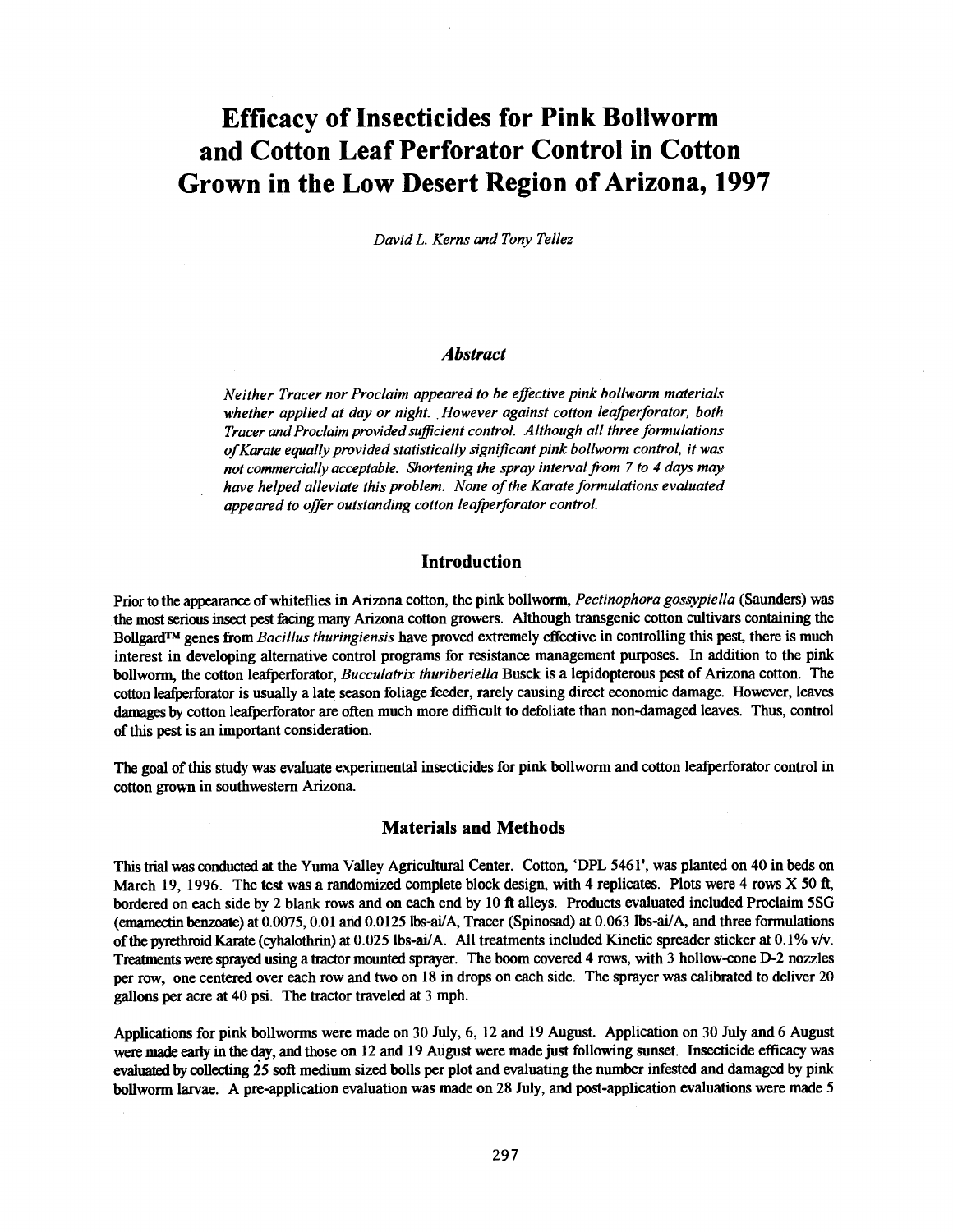to 6 days after treatment (DAT) on 4, 11, 18 and 25 August.

On 2 August, 8 days following the last data collection date for pink bollworm and 14 days following the last insecticide application, a pre- application evaluation was made for cotton leafperforator. Insecticide applications were made on 3 and 10 September. Evaluations were made by taking 25 full sweeps using a 15 inch sweep net swung in a 180 degree arc, and counting the number of cotton leafperforator larvae. Evaluations were made at 2 DAT on 5 and 12 September, and 6 DAT on 9 and 16 September.

All data were analyzed using a analysis of variance, and an F protected  $(P < 0.05)$  LSD for means separation.

### Results and Discussion

University of Arizona recommends treating pink bollworms in Western Arizona when populations reach 5% infested bolls. On 28 July pink bollworm infested bolls were averaging 4.4% across treatments triggering the first application on 30 July (Table 1). Following the first application, variability was high and none of the products evaluated differed from the untreated. However, differences among treatments were observed following applications 2, 3 and 4. Although slight efficacy was detected, neither Tracer nor Proclaim appeared to be viable pink bollworm control products. Proclaim at 0.0125 lbs-ai/A differed from the untreated on 18 August when it averaged 45% infested bolls relative to 64% in the untreated. Tracer differed from the untreated only on 25 Auguct when it averaged 70% infested bolls, relative to 87% in the untreated. Spraying at night rather than day did not appear to enhance the pink bollworm control of Tracer or Proclaim.

Although all of the formulations of Karate tested performed better than Proclaim or Tracer, and contained significantly fewer infested bolls than the untreated following applications 2, 3 and 4, control was not commercially sufficient (Table 1). To achieve better control with Karate, we probably should have shortened our spray interval from 7 to 4 days.

Cotton leafperforator numbers were high in this trial. Precounts taken on 2 September averaged 44 per 100 sweeps across treatments (Table 2). Although numerically there were great differences among treatments when precounts were taken, these differences were not statistically different. Two days following application 1, all of the insecticide treatments differed from the untreated, but not among each other. By 6 DAT, only the Karate formulations failed to contain statistically fewer perforators than the untreated. Tracer and Proclaim were both effective in controlling cotton leafperforator, providing 85 -90% control. Following application 2, perforator populations had declined sharply across all treatments including the untreated. Tracer and Proclaim both appeared to provide superior control, but by 6 DAT did not differ from the Karate treatments.

Overall, neither Tracer nor Proclaim appeared to be effective pink bollworm materials. This finding was not unexpected, both Tracer and Proclaim are both most active if ingested, and have limited adulticial activity. However against cotton leafperforator, both Tracer and Proclaim provided sufficient control. Although all three formulations of Karate equally provided statistically significant pink bollworm control, it was not commercially acceptable. Shortening the spray interval from 7 to 4 days may have helped alleviate this problem. None of the Karate formulations evaluated appeared to offer outstanding perforator control.